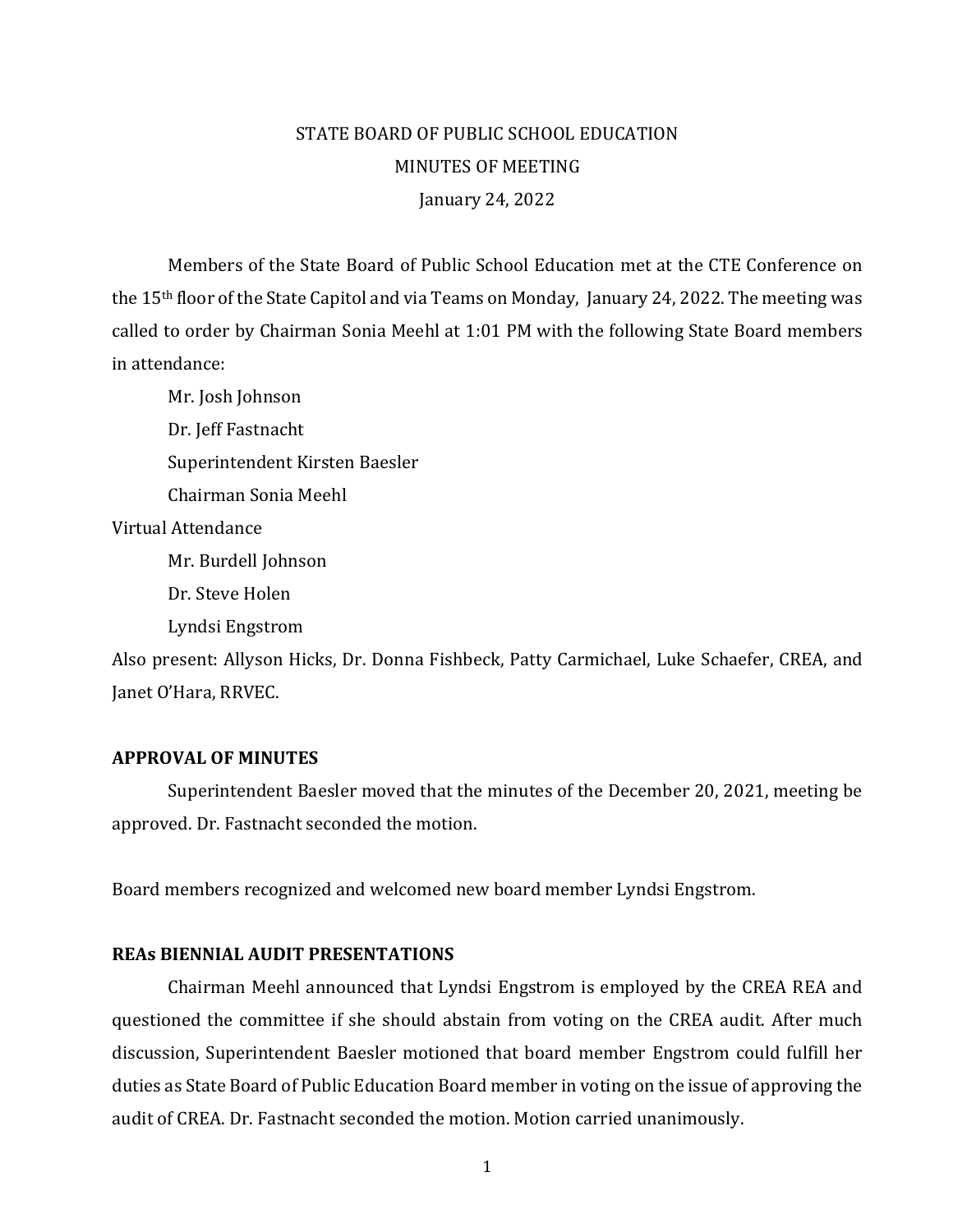presentation. Dr. Jeff Fastnacht seconded the motion. Motion carried unanimously. **CREA -** Luke Schaefer presented the framework for CREA audit. Kirsten Baesler moved to approve the audit report and presentation for the Central Regional Education Association

**RRVEC** - Janet O'Hara presented the audit framework for RRVEC. Dr. Jeff Fastnacht moved to approve the audit report and presentation for the RRVEC. Mr. Josh Johnson seconded the monition. Motion carried unanimously.

## **REVIEW THE RECORD, DISCUSS, AND TAKE ACTION ON THE ANNEXATION OF PROPERTY FROM LAMOURE #8 TO LITCHVILLE-MARION #46 (CHRISTOFERSON ANNEXATION).**

 The Christoferson petition had no opposition at the county and did not involve the Meehl read the annexation for board members. This petition, unlike most, did not include the Holen seconded the motion. Motion carried unanimously. exchange of property, so the Board chose not to have a hearing on this matter. Chairman actual mill levies, it had the actual dollars of mills or dollars of tax levied. The petitioner is no longer responsible for the debt and taxes of the district detached from. Parents demonstrated interest in being active on the school board for the district to be annexed. Dr. Jeff Fastnacht motioned to approve Christoferson annexation, stating the least amount of land was included, the students are already attending the Litchville-Marion school district, the per student taxable valuation of the petitioned property is reasonable, and a parent demonstrated a desire to be on the school board in the district being annexed to. Other discussion noted were no opposition at the county hearing and both county reorganization boards approved. Dr. Steve

### **BUDGET REVIEW**

The NDDPI Fiscal Director Jamie Mertz, provided a budget update for the biennium on the State Board of Public School Education. State Board does not have its own separate appropriation from the legislature. It is expected to be funded by the normal operations of DPI and is 100% state funded. When creating the budget he reviewed the past five years. Discussed each line item. Currently, we are 25% through the biennium. 75% of the budget remains. No concerns were shared.

2